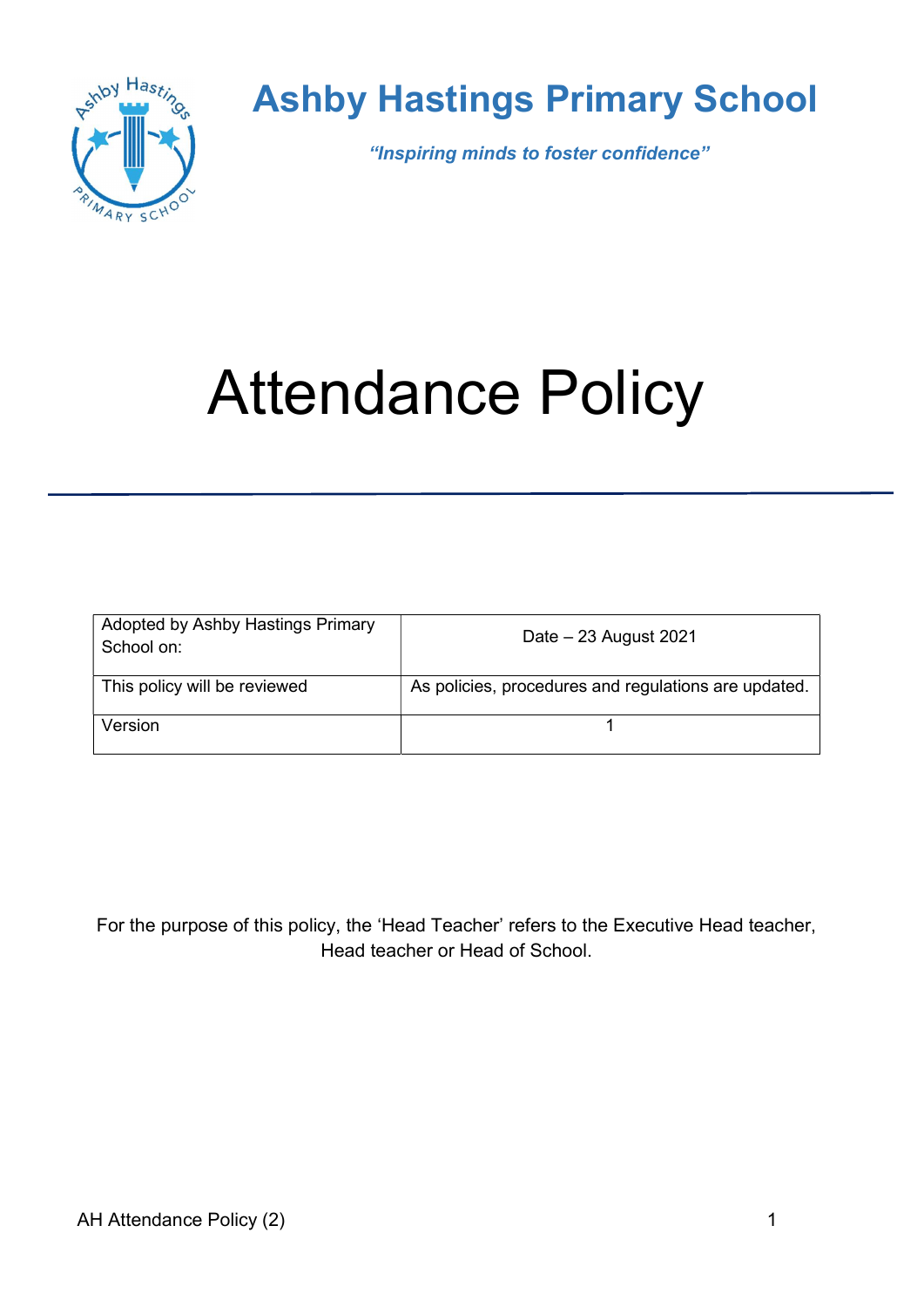## Attendance Policy - Pupils

#### Aims

Our attendance policy aims to:

- Support pupils and their parents/carers in the establishment of the highest possible levels of attendance and punctuality;
- Ensure that all pupils have full and equal access to the best education that we can offer in order to increase learning;
- Enable pupils to progress smoothly, confidently and with continuity through the school;
- Make parents/carers aware of their legal responsibilities;
- Ensure attendance meets Government and Local Authority targets

#### Being at school

School education lays the vital foundations of a child's life. Research clearly demonstrates the link between regular attendance and educational progress and attainment. As a school, we will encourage parents and carers to ensure that their child achieves maximum possible attendance and that any problems that prevent this are identified and acted on promptly. As parents, it is their responsibility to ensure that their children arrive at school and return home safely.

Leave of Absence is defined as any absence from school to do other activities e.g. special events. Anything other than illness or medical appointments and those items listed in the authorised circumstances elsewhere in the policy.

#### Expectations

#### We expect that all pupils will:

- Attend school every day
- Attend school punctually
- Attend appropriately prepared for the day
- Discuss promptly with their class teacher or school office any problems that may affect their school attendance.

#### We expect that all parents/carers will:

- Ensure regular school attendance and be aware of their legal responsibilities.
- Ensure that their child arrives at school punctually and prepared for the school day.
- Ensure that they contact the school daily during any absence or advise of pending absence if known in advance.
- Contact school promptly whenever any problem occurs that may keep their child away from school.
- Notify the school of any home circumstances that might affect the behaviour and learning of their child.
- Notify school immediately of any changes to contact details.
- Complete an absence request form for exceptional circumstances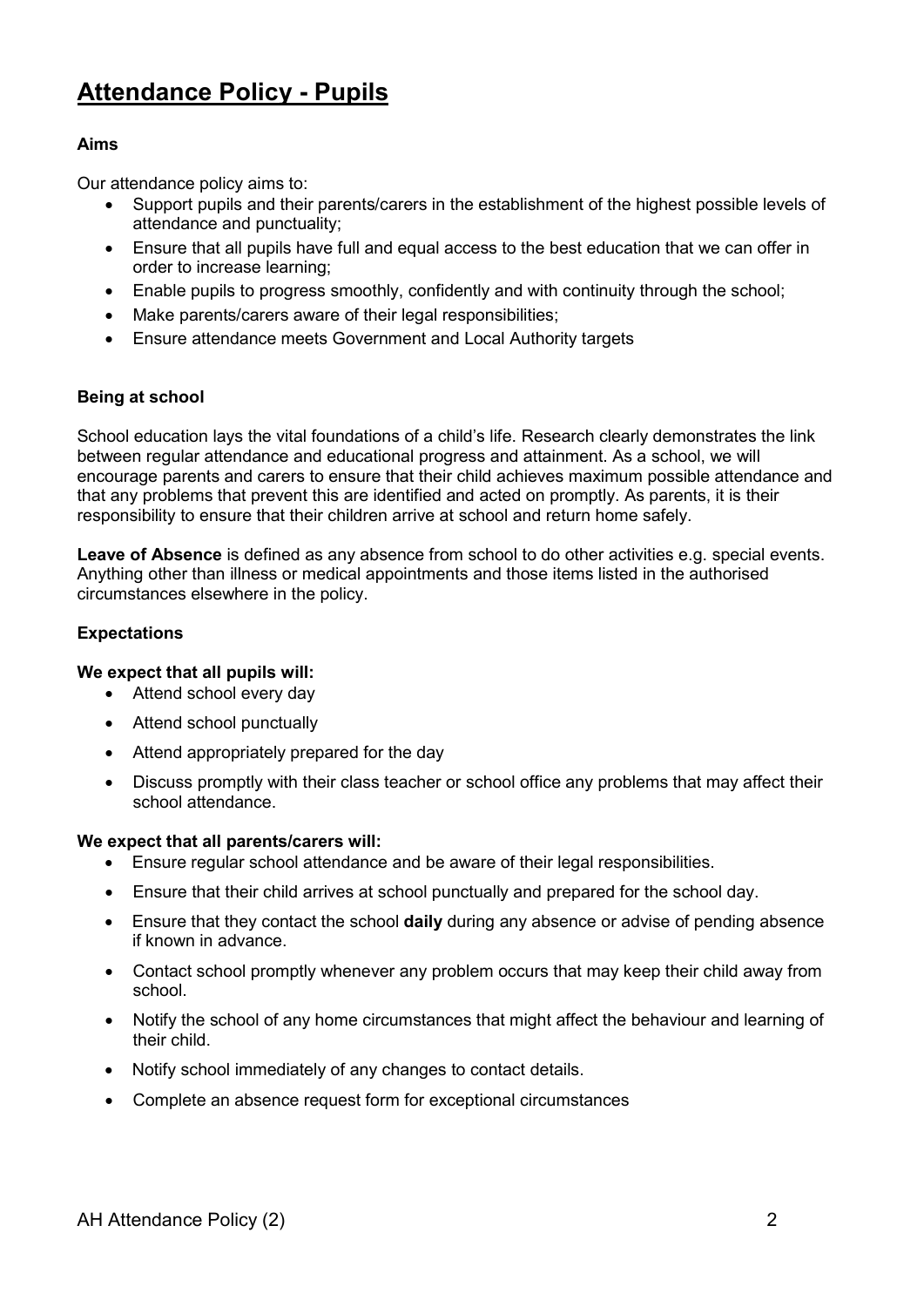#### Absence Examples

| Authorised absences:               | Unauthorised absences:                |
|------------------------------------|---------------------------------------|
| genuine illness of the pupil;      | shopping /day trip / visit to a theme |
| hospital/dental/doctor appointment | park; a birthday treat;               |
| $\bullet$                          | oversleeping due to a late night;     |
| for the pupil;                     | looking after other children / other  |
| major religious observances        | family member;                        |
| visits to prospective new schools  | appointments for other family         |
| external exams or educational      | members                               |
| assessments.                       | holidays during term time             |

#### We expect that the school will:

- Provide a welcoming atmosphere.
- Provide a safe learning environment where pupils will not be off rolled regardless of circumstances other than that of permanent exclusion.
- Provide a sympathetic response to any child's parent/carer's concerns.
- Ashby Hastings Primary School monitors attendance and any parents/carers whose children are identified as a cause for concern will be invited to meet with the Headteacher in the first instance.
- Contact parents/carers when a child fails to attend and where no message has been received to explain the absence.
- Follow up all unexplained absences to obtain explanations from parents/carers. Although parents/carers may offer a reason, only the school can authorise the absence. In the case of long term or frequent absence due to pupil medical conditions, verifications from a GP or other relevant body may be requested.
- Encourage good attendance and punctuality through a system of reward and recognition.
- Inform parents/carers of the % attendance of all pupils.
- Make initial enquiries regarding pupils who are not attending regularly.
- Contact the local Attendance Officer to monitor and support school attendance and punctuality where there are serious concerns.
- Refer irregular or unjustified patterns of attendance to the Attendance Officer. Failure by the family to comply with the planned support set by the Attendance Officer may result in further actions, e.g. a Penalty Notice, parental/carer prosecution or an application for an Education Supervision Order.
- Will notify the Local Authority (LA) after 15 days of pupil sickness.
- Will notify the Attendance Officer after 10 days unexplained absence.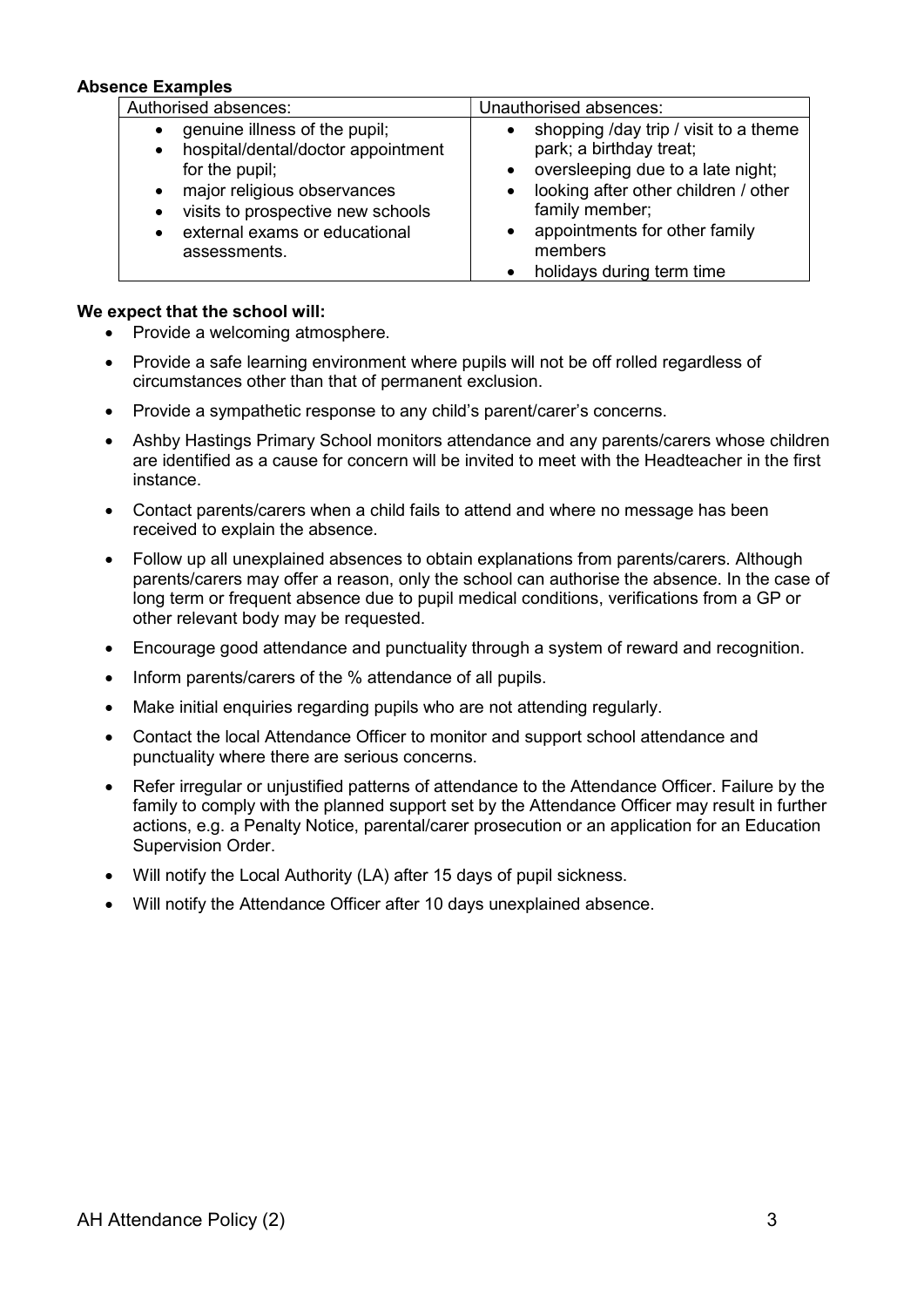#### Registers, Punctuality and Lateness

Punctuality to school is crucial. Lateness into school causes disruption to that individual's learning and to that of the other pupils in the class. It is paramount therefore that all pupils arrive at school on time. For pupils, the school gates are open from 8.45am until 8.55am.

- By law, schools must take a morning and afternoon register and record the attendance or absence of every pupil.
- Registration takes place at 9.00am and pupils who arrive after 9.00am will be recorded as late to school. Lateness is recorded as an unauthorised absence and can be subject to prosecution by the local authority.
- Afternoon registration is taken at 1.05pm.
- Persistent lateness by a pupil will be dealt with initially by the school and may be referred to the Attendance Officer.
- Pupil's attendance and punctuality is recorded on their annual report and will be passed on to future schools as necessary.

#### Pupil Leaving During the School Day

During school hours, the school staff are legally in loco parentis and therefore must know where the pupils are during the school day.

- Pupils are not allowed to leave the premises without prior permission from the school.
- Whenever possible, parents/carers should try to arrange medical and other appointments outside of school time.
- Parents/carers are requested to **confirm in writing**, by letter or email, the reason for any planned absence, the time of leaving and the expected return time.
- Pupils must be signed out on leaving the school and be signed back in on their return (register book in reception). This must be done by the responsible parent/carer.
- Where a pupil is being collected from the school, parents/carers are to report to the school office before the pupil is allowed to leave the site.
- If a pupil leaves the school site without permission their parents/carers will be contacted. Should the school be unable to make contact with the family it may be appropriate, in certain circumstances, to contact the Police and register the pupils as a missing person.

#### Leave of Absence (special events, any absence other than illness)

The school holiday dates and end of Key Stage Assessment dates are published a year in advance and leave of absence will not be authorised during these assessment periods. INSET days are published as soon as the school have agreed these, but may be subject to change. In line with the Government's amendments to the 2006 regulations (see Appendix 1), effective September 2013, leave of absence during term time will NOT be authorised. The Headteacher and Governors have determined that:

- In exceptional circumstances permission may be granted for a maximum of five days of authorised absence (per school year) providing your child has a good (95% or higher) attendance record over the previous three terms.
- See information on penalty notices for absences of more than 5 days
- Where leave of absence in term time is due to exceptional circumstances, an application form must be requested from the school office and submitted for consideration by the Headteacher on behalf of the school governors, no less than 4 weeks prior to the requested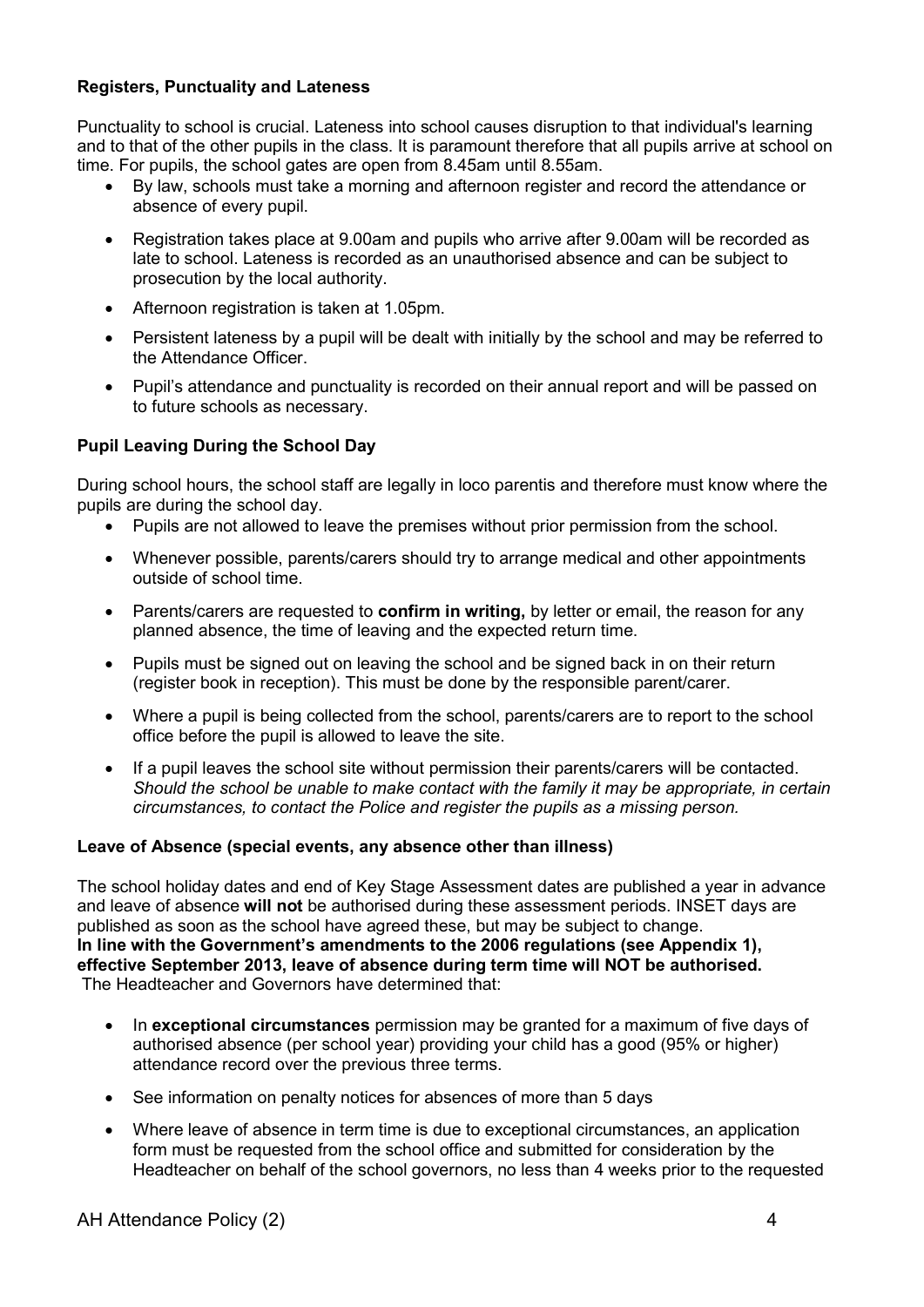date. Consideration will then be given to the pupil's previous school attendance and that the time requested does not exceed five school days in any one academic year.

- Exceptional circumstances are sometimes unforeseen e.g. bereavement. These will be treated as individual and special cases.
- If leave is taken without prior authorisation by the school, it will be recorded as an unauthorised absence.

#### Penalty Notices

Penalty Notices can be issued for unauthorised leave by the Attendance Officer/Local Authority and may also be issued when a pupil is stopped by Truancy Patrol or if a parent / carer fails to ensure regular school attendance.

#### Penalty Notices for Holidays

Unauthorised absences may lead to the school requesting that the Local Authority serves a Penalty Notice to parents/carers in line with the Local Authority's Code of Conduct. More information can be found on the schools section of the local authority website – www.leicestershire.gov.uk

#### Failure to ensure regular school attendance

Ashby Hastings Primary School regularly monitors (daily and monthly) attendance. Any parents/carers whose children are identified as a cause for concern will be invited to meet with the Headteacher. If there is no improvement in school attendance, the Headteacher will refer to the Attendance Officer, who works in partnership with school and parents/carers, in support of pupils who are failing to attend school on a regular basis.

The Attendance Officer may also issue a Penalty Notice to parent / carers who are failing to secure their child's regular school attendance and are not engaging with supportive measures to improve attendance proposed by the school or Attendance Officer. Before a Penalty notice is issued, parents/carers will be warned of their liability to receive such a notice by the school employed Attendance Officer.

#### Changing Schools

It is important that if families decide to send their child to a different school that they inform Ashby Hastings Primary School as soon as possible.

A pupil will not be removed from the school roll until the following information has been received and investigated:

- The date the pupil will be leaving the school and confirmation from the next school that they have started with them
- The address of the new school
- A new home address if appropriate

The pupil's school records will then be sent to the new school. In the event that the school has not been informed of the above information, the family will be referred to the local authority Tracking Officer and Education Welfare.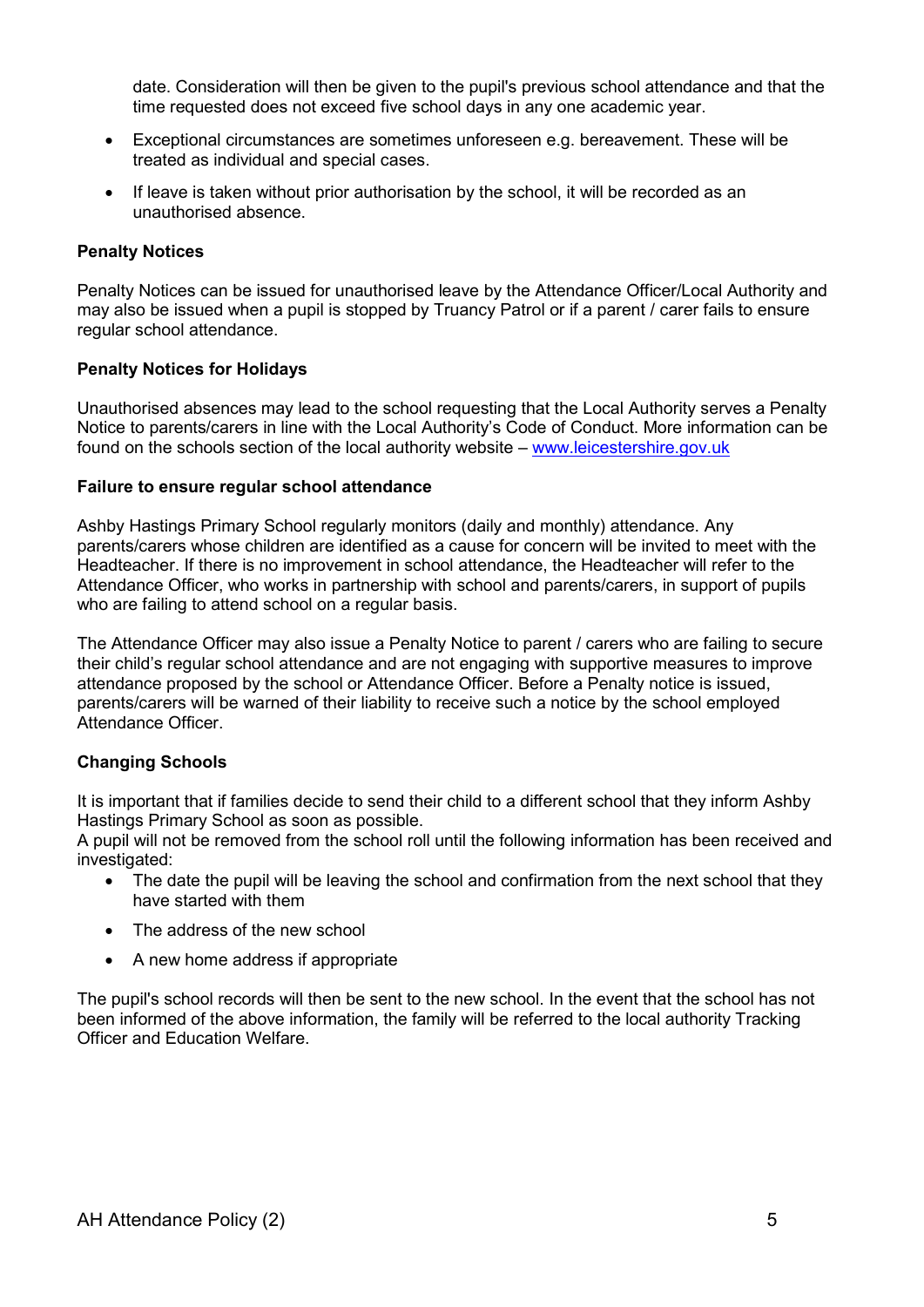### Appendix 1

## The Education (Pupil Registration) (England) Regulations 2006

Amendments have been made to the 2006 regulations in the Education (Pupil Registration) (England) (Amendment) Regulations 2013. These amendments, as described below, will come into force on 1 September 2013.

## Term-time holiday

The Education (Pupil Registration) (England) Regulations 2006 currently allow headteachers to grant leave of absence for the purpose of a family holiday during term time in "special circumstances" of up to ten school days leave per year. Headteachers can also grant extended leave for more than ten school days in exceptional circumstances.

Amendments to the 2006 regulations remove references to family holiday and extended leave as well as the statutory threshold of ten school days. The amendments make clear that headteachers may not grant any leave of absence during term time unless there are exceptional circumstances. Headteachers should determine the number of school days a child can be away from school if the leave is granted.

## The Education (Penalty Notices) (England) Regulations 2007

Amendments have been made to the 2007 Regulations in the Education (Penalty Notices) (England) (Amendment) Regulations 2013. These amendments, as described below, will come into force on 1 September 2013.

The 2007 regulations set out the procedures for issuing penalty notices (fines) to each parent who fails to ensure their children's regular attendance at school or fails to ensure that their excluded child is not in a public place during the first five days of exclusion. Parents must pay £60 if they pay within 28 days; or £120 if they pay within 42 days.

Amendments to 2007 regulations will reduce the timescales for paying a penalty notice. Parents must, from 1 September 2013, pay £60 within 21 days or £120 within 28 days. This brings attendance penalty notices into line with other types of penalty notices and allows local authorities to act faster on prosecutions